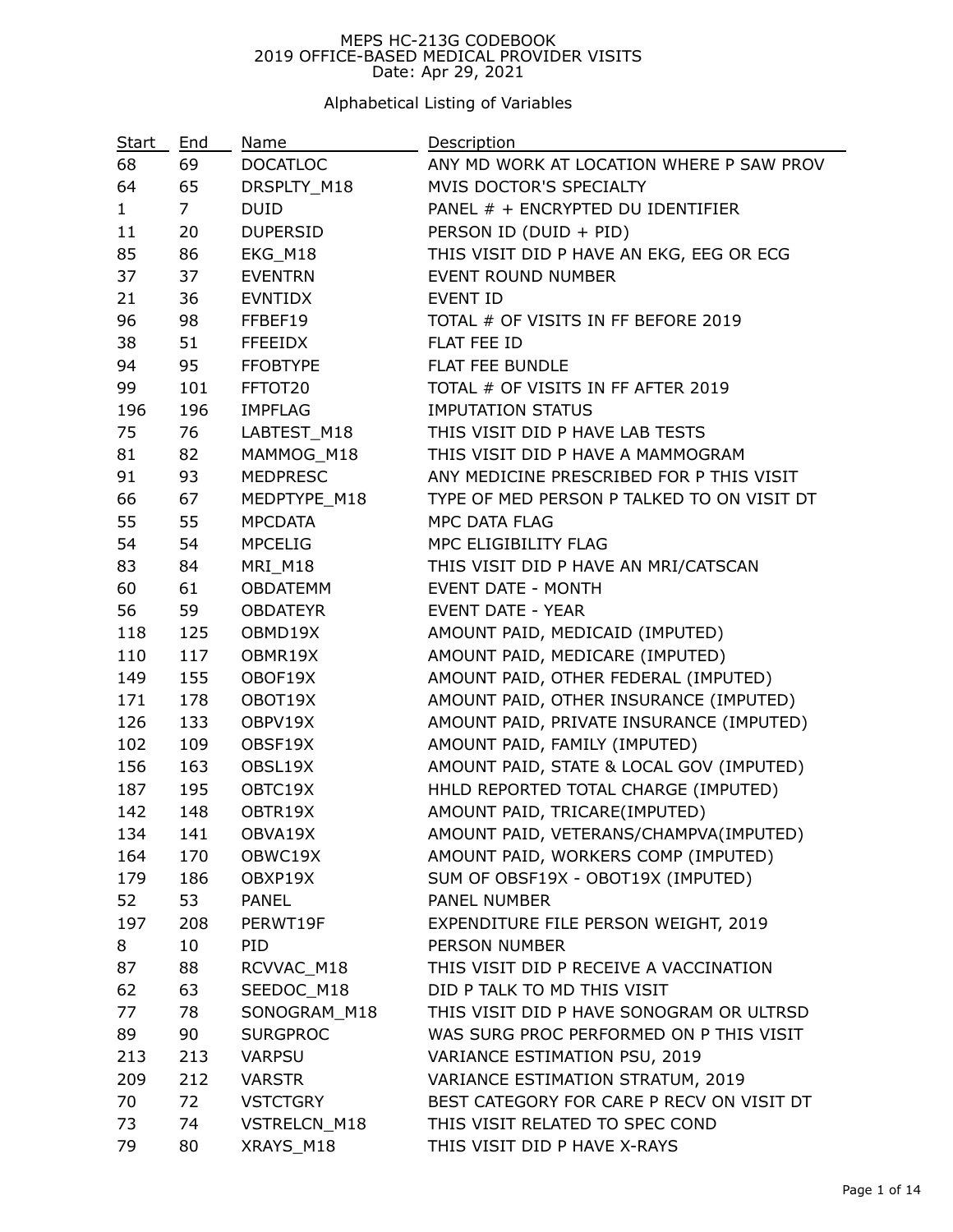### MEPS HC-213G Codebook

# Positional Listing of Variables

| <b>Start</b> | End            | Name            | Description                                |
|--------------|----------------|-----------------|--------------------------------------------|
| $\mathbf{1}$ | $\overline{7}$ | <b>DUID</b>     | PANEL # + ENCRYPTED DU IDENTIFIER          |
| 8            | 10             | PID.            | PERSON NUMBER                              |
| 11           | 20             | DUPERSID        | PERSON ID (DUID + PID)                     |
| 21           | 36             | <b>EVNTIDX</b>  | <b>EVENT ID</b>                            |
| 37           | 37             | <b>EVENTRN</b>  | EVENT ROUND NUMBER                         |
| 38           | 51             | <b>FFEEIDX</b>  | FLAT FEE ID                                |
| 52           | 53             | <b>PANEL</b>    | PANEL NUMBER                               |
| 54           | 54             | <b>MPCELIG</b>  | MPC ELIGIBILITY FLAG                       |
| 55           | 55             | MPCDATA         | MPC DATA FLAG                              |
| 56           | 59             | OBDATEYR        | <b>EVENT DATE - YEAR</b>                   |
| 60           | 61             | OBDATEMM        | <b>EVENT DATE - MONTH</b>                  |
| 62           | 63             | SEEDOC_M18      | DID P TALK TO MD THIS VISIT                |
| 64           | 65             | DRSPLTY_M18     | MVIS DOCTOR'S SPECIALTY                    |
| 66           | 67             | MEDPTYPE_M18    | TYPE OF MED PERSON P TALKED TO ON VISIT DT |
| 68           | 69             | <b>DOCATLOC</b> | ANY MD WORK AT LOCATION WHERE P SAW PROV   |
| 70           | 72             | <b>VSTCTGRY</b> | BEST CATEGORY FOR CARE P RECV ON VISIT DT  |
| 73           | 74             | VSTRELCN_M18    | THIS VISIT RELATED TO SPEC COND            |
| 75           | 76             | LABTEST_M18     | THIS VISIT DID P HAVE LAB TESTS            |
| 77           | 78             | SONOGRAM M18    | THIS VISIT DID P HAVE SONOGRAM OR ULTRSD   |
| 79           | 80             | XRAYS_M18       | THIS VISIT DID P HAVE X-RAYS               |
| 81           | 82             | MAMMOG_M18      | THIS VISIT DID P HAVE A MAMMOGRAM          |
| 83           | 84             | MRI_M18         | THIS VISIT DID P HAVE AN MRI/CATSCAN       |
| 85           | 86             | EKG_M18         | THIS VISIT DID P HAVE AN EKG, EEG OR ECG   |
| 87           | 88             | RCVVAC_M18      | THIS VISIT DID P RECEIVE A VACCINATION     |
| 89           | 90             | <b>SURGPROC</b> | WAS SURG PROC PERFORMED ON P THIS VISIT    |
| 91           | 93             | <b>MEDPRESC</b> | ANY MEDICINE PRESCRIBED FOR P THIS VISIT   |
| 94           | 95             | <b>FFOBTYPE</b> | FLAT FEE BUNDLE                            |
| 96           | 98             | FFBEF19         | TOTAL # OF VISITS IN FF BEFORE 2019        |
| 99           | 101            | FFTOT20         | TOTAL # OF VISITS IN FF AFTER 2019         |
| 102          | 109            | OBSF19X         | AMOUNT PAID, FAMILY (IMPUTED)              |
| 110          | 117            | OBMR19X         | AMOUNT PAID, MEDICARE (IMPUTED)            |
| 118          | 125            | OBMD19X         | AMOUNT PAID, MEDICAID (IMPUTED)            |
| 126          | 133            | OBPV19X         | AMOUNT PAID, PRIVATE INSURANCE (IMPUTED)   |
| 134          | 141            | OBVA19X         | AMOUNT PAID, VETERANS/CHAMPVA(IMPUTED)     |
| 142          | 148            | OBTR19X         | AMOUNT PAID, TRICARE(IMPUTED)              |
| 149          | 155            | OBOF19X         | AMOUNT PAID, OTHER FEDERAL (IMPUTED)       |
| 156          | 163            | OBSL19X         | AMOUNT PAID, STATE & LOCAL GOV (IMPUTED)   |
| 164          | 170            | OBWC19X         | AMOUNT PAID, WORKERS COMP (IMPUTED)        |
| 171          | 178            | OBOT19X         | AMOUNT PAID, OTHER INSURANCE (IMPUTED)     |
| 179          | 186            | OBXP19X         | SUM OF OBSF19X - OBOT19X (IMPUTED)         |
| 187          | 195            | OBTC19X         | HHLD REPORTED TOTAL CHARGE (IMPUTED)       |
| 196          | 196            | <b>IMPFLAG</b>  | <b>IMPUTATION STATUS</b>                   |
| 197          | 208            | PERWT19F        | EXPENDITURE FILE PERSON WEIGHT, 2019       |
| 209          | 212            | <b>VARSTR</b>   | VARIANCE ESTIMATION STRATUM, 2019          |
| 213          | 213            | <b>VARPSU</b>   | VARIANCE ESTIMATION PSU, 2019              |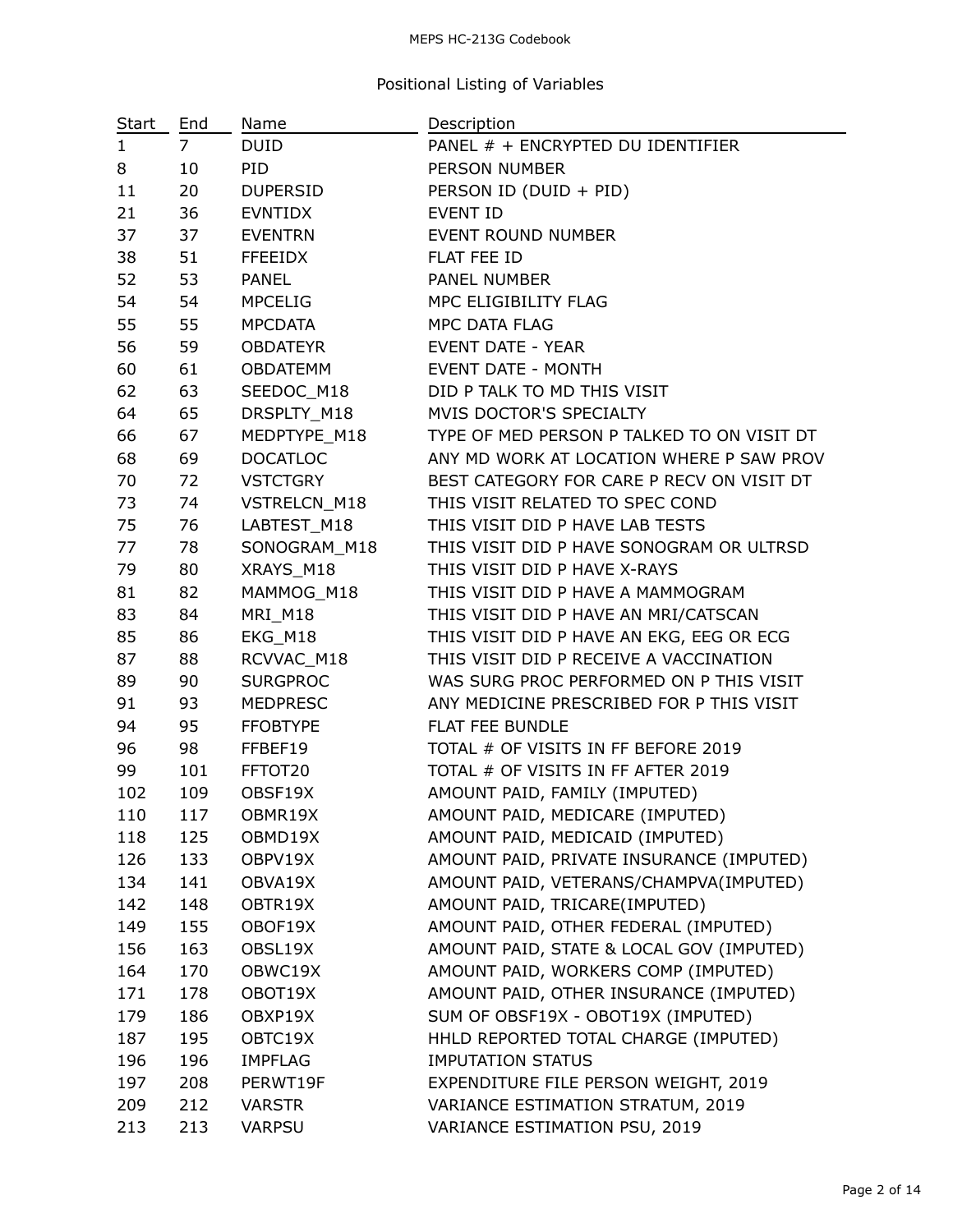### Variable Codebook

| Name                             | Description                                 |        |            | Format  | <b>Type</b>          | <b>Start</b>  | End           |
|----------------------------------|---------------------------------------------|--------|------------|---------|----------------------|---------------|---------------|
| <b>DUID</b>                      | PANEL # + ENCRYPTED DU IDENTIFIER           |        |            | 7.0     | Num                  | 1             | 7             |
| Value                            |                                             |        | Unweighted |         | Weighted by PERWT19F |               |               |
| 2320002 - 2469689 DUID           |                                             |        |            | 188,782 |                      |               | 2,130,335,349 |
|                                  |                                             | Total: |            | 188,782 |                      |               | 2,130,335,349 |
| Name                             | Description                                 |        |            | Format  | <b>Type</b>          | <b>Start</b>  | End           |
| PID                              | <b>PERSON NUMBER</b>                        |        |            | 3.0     | Num                  | 8             | 10            |
| Value                            |                                             |        | Unweighted |         | Weighted by PERWT19F |               |               |
| 101 - 503 PID                    |                                             |        |            | 188,782 |                      |               | 2,130,335,349 |
|                                  |                                             | Total: |            | 188,782 |                      |               | 2,130,335,349 |
| <b>Name</b>                      | Description                                 |        |            | Format  | <b>Type</b>          | <b>Start</b>  | End           |
| <b>DUPERSID</b>                  | PERSON ID (DUID + PID)                      |        |            | 10.0    | Char                 | 11            | 20            |
| Value                            |                                             |        | Unweighted |         | Weighted by PERWT19F |               |               |
| 2320002102 - 2469689101 DUPERSID |                                             |        | 188,782    |         |                      | 2,130,335,349 |               |
|                                  |                                             | Total: |            | 188,782 |                      |               | 2,130,335,349 |
| <b>Name</b>                      | Description                                 |        |            | Format  | Type                 | <b>Start</b>  | End           |
| <b>EVNTIDX</b>                   | <b>EVENT ID</b>                             |        |            | 16.0    | Char                 | 21            | 36            |
|                                  |                                             |        |            |         |                      |               |               |
| Value                            |                                             |        |            |         |                      |               |               |
|                                  | 2320002102200301 - 2469689101000501 EVNTIDX |        | Unweighted | 188,782 | Weighted by PERWT19F |               | 2,130,335,349 |
|                                  |                                             | Total: |            | 188,782 |                      |               | 2,130,335,349 |
| Name                             | Description                                 |        |            | Format  | <b>Type</b>          | <b>Start</b>  | End           |
| <b>EVENTRN</b>                   | EVENT ROUND NUMBER                          |        |            | 1.0     | Num                  | 37            | 37            |
| Value                            |                                             |        | Unweighted |         | Weighted by PERWT19F |               |               |
| ROUND <sub>1</sub>               |                                             |        |            | 24,386  |                      |               | 284,505,619   |
| <b>ROUND 2</b>                   |                                             |        |            | 41,305  |                      |               | 474,684,129   |
| <b>ROUND 3</b>                   |                                             |        |            | 45,993  |                      |               | 519,399,196   |
| ROUND 4                          |                                             |        |            | 44,893  |                      |               | 497,121,117   |
| <b>ROUND 5</b>                   |                                             |        |            | 32,205  |                      |               | 354,625,288   |
|                                  |                                             | Total: |            | 188,782 |                      |               | 2,130,335,349 |
| Name                             | Description                                 |        |            | Format  | <b>Type</b>          | <b>Start</b>  | End           |
| <b>FFEEIDX</b>                   | FLAT FEE ID                                 |        |            | 14.0    | Char                 | 38            | 51            |
|                                  |                                             |        |            |         |                      |               |               |
| Value<br>-1 INAPPLICABLE         |                                             |        | Unweighted | 186,607 | Weighted by PERWT19F |               | 2,103,730,882 |
| 10001 - MN246944710202 FFEEIDX   |                                             |        |            | 2,175   |                      |               | 26,604,467    |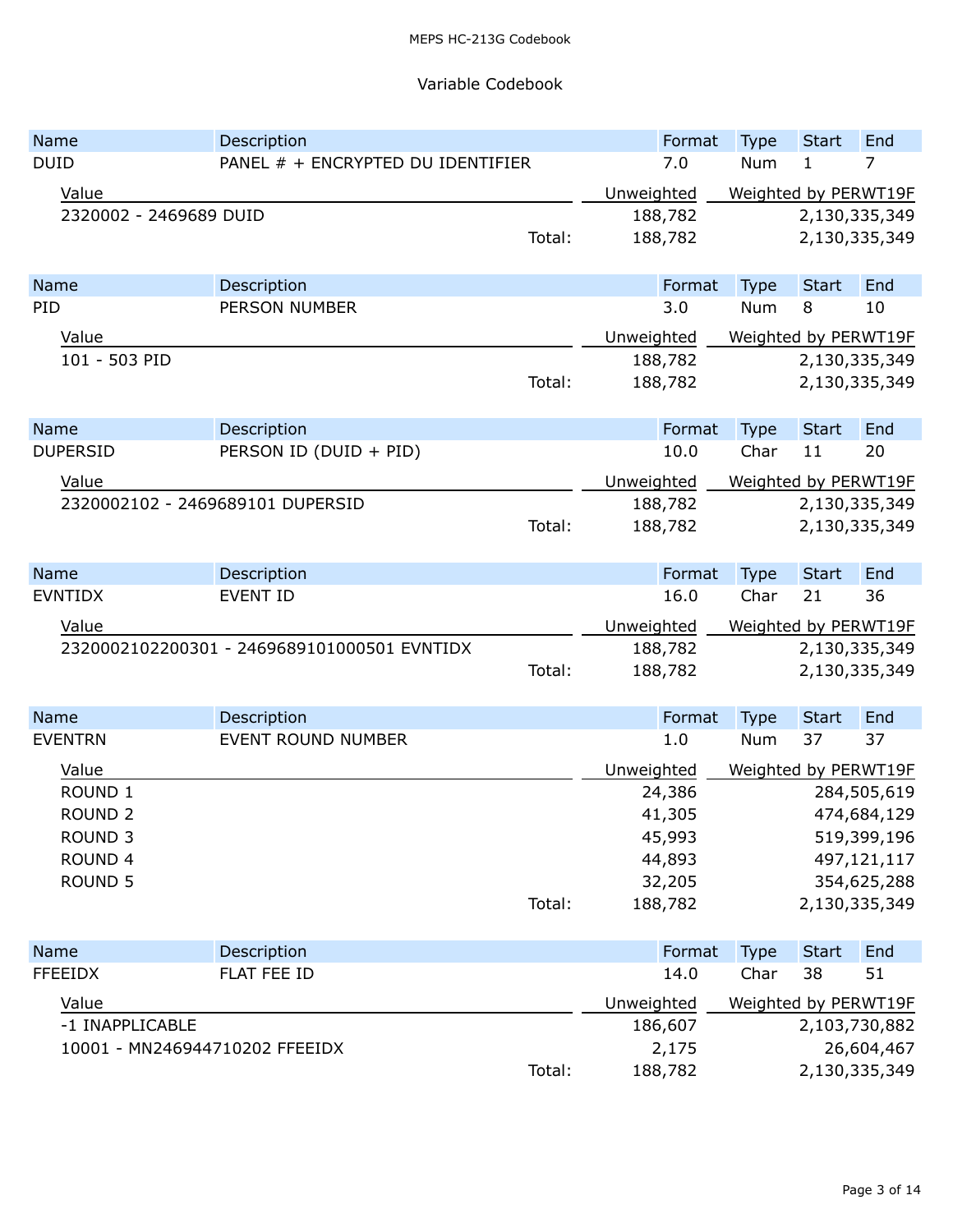| Name               | Description                 |        | Format             | <b>Type</b> | <b>Start</b>                   | End                  |  |
|--------------------|-----------------------------|--------|--------------------|-------------|--------------------------------|----------------------|--|
| <b>PANEL</b>       | PANEL NUMBER                |        | 2.0                | Num         | 52                             | 53                   |  |
| Value              |                             |        | Unweighted         |             |                                | Weighted by PERWT19F |  |
| PANEL 23           |                             |        | 94,812             |             |                                | 1,049,092,030        |  |
| PANEL 24           |                             |        | 93,970             |             |                                | 1,081,243,319        |  |
|                    |                             | Total: | 188,782            |             |                                | 2,130,335,349        |  |
| Name               | Description                 |        | Format             | <b>Type</b> | <b>Start</b>                   | End                  |  |
| <b>MPCELIG</b>     | MPC ELIGIBILITY FLAG        |        | 1.0                | Num         | 54                             | 54                   |  |
| Value              |                             |        | Unweighted         |             |                                | Weighted by PERWT19F |  |
| 1 MPC ELIGIBLE     |                             |        | 127,353            |             |                                | 1,412,080,519        |  |
| 2 NOT MPC ELIGIBLE |                             |        | 61,429             |             |                                | 718,254,830          |  |
|                    |                             | Total: | 188,782            |             |                                | 2,130,335,349        |  |
|                    |                             |        |                    |             |                                |                      |  |
| <b>Name</b>        | Description                 |        | Format             | <b>Type</b> | <b>Start</b>                   | End                  |  |
| <b>MPCDATA</b>     | MPC DATA FLAG               |        | 1.0                | Num         | 55                             | 55                   |  |
| Value              |                             |        | Unweighted         |             |                                | Weighted by PERWT19F |  |
| 1 HAS MPC DATA     |                             |        | 40,336             |             |                                | 440,821,210          |  |
| 2 NO MPC DATA      |                             | Total: | 148,446<br>188,782 |             | 1,689,514,139<br>2,130,335,349 |                      |  |
|                    |                             |        |                    |             |                                |                      |  |
| <b>Name</b>        | Description                 |        | Format             | <b>Type</b> | <b>Start</b>                   | End                  |  |
| <b>OBDATEYR</b>    | <b>EVENT DATE - YEAR</b>    |        | 4.0                | Num         | 56                             | 59                   |  |
| Value              |                             |        | Unweighted         |             |                                | Weighted by PERWT19F |  |
| 2019               |                             |        | 188,782            |             |                                | 2,130,335,349        |  |
|                    |                             | Total: | 188,782            |             |                                | 2,130,335,349        |  |
| <b>Name</b>        | Description                 |        | Format             | <b>Type</b> | <b>Start</b>                   | End                  |  |
| <b>OBDATEMM</b>    | <b>EVENT DATE - MONTH</b>   |        | 2.0                | <b>Num</b>  | 60                             | 61                   |  |
| Value              |                             |        | Unweighted         |             |                                | Weighted by PERWT19F |  |
| $-8$ DK            |                             |        | 2                  |             |                                | 18,226               |  |
| 1 - 12 MONTH       |                             |        | 188,780            |             |                                | 2,130,317,123        |  |
|                    |                             | Total: | 188,782            |             |                                | 2,130,335,349        |  |
| Name               | Description                 |        | Format             | <b>Type</b> | <b>Start</b>                   | End                  |  |
| SEEDOC_M18         | DID P TALK TO MD THIS VISIT |        | 2.0                | Num         | 62                             | 63                   |  |
| Value              |                             |        | Unweighted         |             |                                | Weighted by PERWT19F |  |
| $-8$ DK            |                             |        | 1,268              |             |                                | 13,340,708           |  |
| -7 REFUSED         |                             |        | 32                 |             |                                | 328,163              |  |
| 1 YES              |                             |        | 92,649             |             |                                | 1,035,069,131        |  |
| 2 NO               |                             |        | 94,833             |             |                                | 1,081,597,347        |  |
|                    |                             | Total: | 188,782            |             |                                | 2,130,335,349        |  |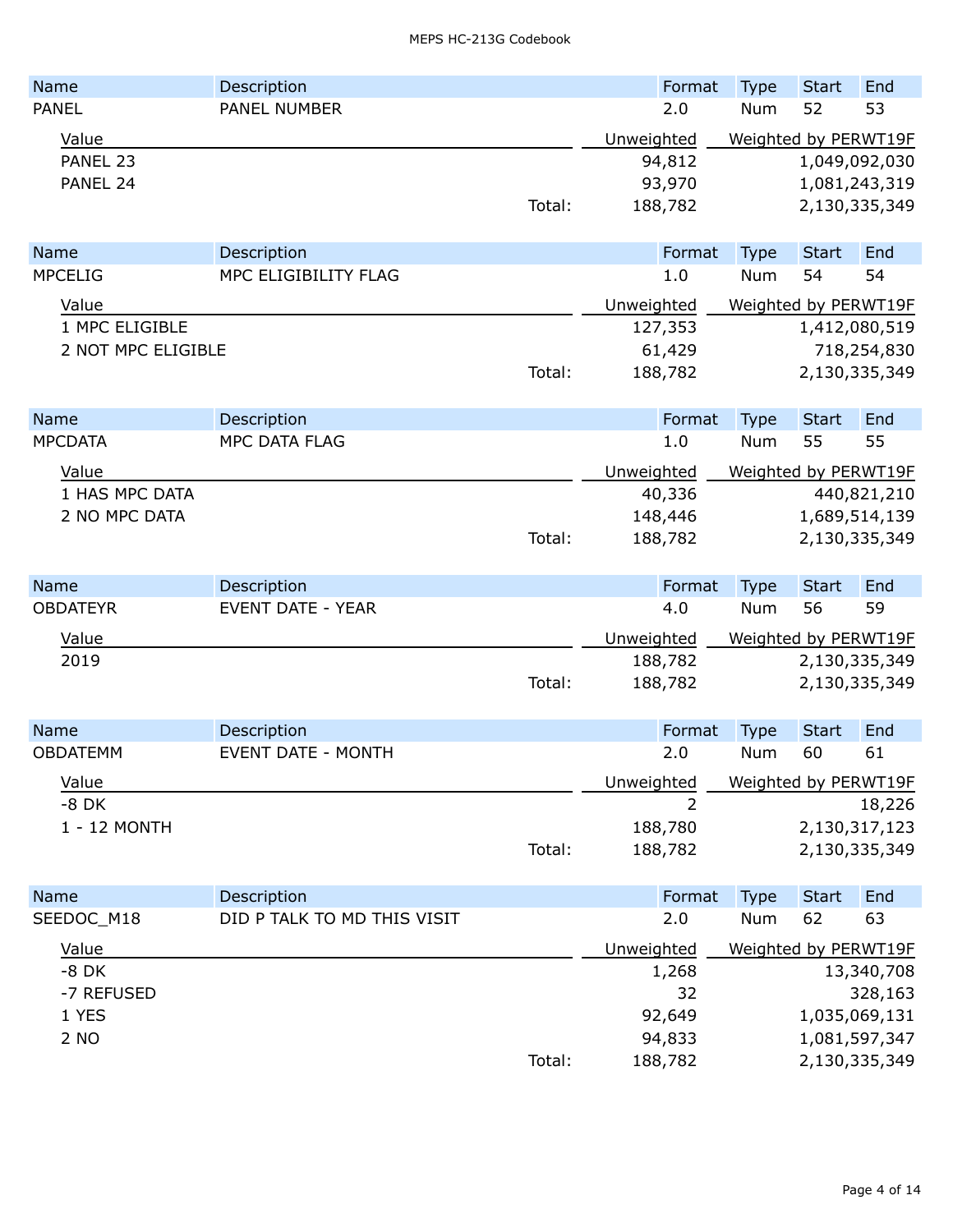| Name                      | Description                                    |        | Format     | <b>Type</b> | <b>Start</b> | End                  |
|---------------------------|------------------------------------------------|--------|------------|-------------|--------------|----------------------|
| DRSPLTY_M18               | MVIS DOCTOR'S SPECIALTY                        |        | 2.0        | <b>Num</b>  | 64           | 65                   |
| Value                     |                                                |        | Unweighted |             |              | Weighted by PERWT19F |
| $-8$ DK                   |                                                |        | 1,477      |             |              | 15,874,787           |
| -1 INAPPLICABLE           |                                                |        | 96,133     |             |              | 1,095,266,218        |
| 1 ALLERGY/IMMUNOLOGY      |                                                |        | 1,083      |             |              | 13,865,632           |
| 2 ANESTHESIOLOGY          |                                                |        | 161        |             |              | 1,831,258            |
| 3 CARDIOLOGY (HEART)      |                                                |        | 3,912      |             |              | 42,112,608           |
| 4 DERMATOLOGY (SKIN)      |                                                |        | 3,481      |             |              | 41,645,741           |
|                           | 5 ENDOCRINOLOGY/METABOLISM (DIABETES, THYROID) |        | 1,186      |             |              | 13,372,593           |
| <b>6 FAMILY PRACTICE</b>  |                                                |        | 11,451     |             |              | 125,326,270          |
| 7 GASTROENTEROLOGY        |                                                |        | 1,606      |             |              | 18,391,965           |
| <b>8 GENERAL PRACTICE</b> |                                                |        | 14,403     |             |              | 155,245,409          |
| 9 GENERAL SURGERY         |                                                |        | 1,241      |             |              | 13,372,926           |
| 10 GERIATRICS (ELDERLY)   |                                                |        | 168        |             |              | 1,835,539            |
|                           | 11 GYNECOLOGY/OBSTETRICS                       |        | 4,329      |             |              | 55,305,052           |
| 12 HEMATOLOGY (BLOOD)     |                                                |        | 236        |             |              | 2,619,160            |
| 13 HOSPITAL RESIDENCE     |                                                |        | 6          |             |              | 88,239               |
|                           | 14 INTERNAL MEDICINE (INTERNIST)               |        | 5,102      |             |              | 56,940,347           |
| 15 NEPHROLOGY (KIDNEYS)   |                                                |        | 1,855      |             |              | 14,534,290           |
| 16 NEUROLOGY              |                                                |        | 1,769      |             |              | 19,308,788           |
|                           | 18 ONCOLOGY (TUMORS, CANCER)                   |        | 2,579      |             |              | 27,372,078           |
| 19 OPHTHALMOLOGY (EYES)   |                                                |        | 7,365      |             |              | 81,094,075           |
| <b>20 ORTHOPEDICS</b>     |                                                |        | 5,355      |             |              | 57,471,065           |
| 21 OSTEOPATHY (DO)        |                                                |        | 486        |             |              | 5,620,084            |
|                           | 22 OTORHINOLARYNGOLOGY (EAR, NOSE, THROAT)     |        | 1,391      |             |              | 16,409,708           |
| 23 PATHOLOGY              |                                                |        | 4          |             |              | 51,689               |
| 24 PEDIATRICIAN           |                                                |        | 6,966      |             |              | 88,097,438           |
|                           | 25 PHYSICAL MEDICINE/REHAB                     |        | 547        |             |              | 6,378,970            |
| 26 PLASTIC SURGERY        |                                                |        | 245        |             |              | 2,982,395            |
| 27 PROCTOLOGY             |                                                |        | 21         |             |              | 225,655              |
|                           | 28 PSYCHIATRY/PSYCHIATRIST                     |        | 5,375      |             |              | 60,812,112           |
| 29 PULMONARY              |                                                |        | 885        |             |              | 9,179,200            |
| 30 RADIOLOGY              |                                                |        | 252        |             |              | 2,743,626            |
|                           | 31 RHEUMATOLOGY (ARTHRITIS)                    |        | 793        |             |              | 8,863,618            |
|                           | 32 THORACIC SURGERY (CHEST)                    |        | 24         |             |              | 305,383              |
| 33 UROLOGY                |                                                |        | 1,630      |             |              | 17,906,345           |
| 91 OTHER DR SPECIALTY     |                                                |        | 5,265      |             |              | 57,885,085           |
|                           |                                                | Total: | 188,782    |             |              | 2,130,335,349        |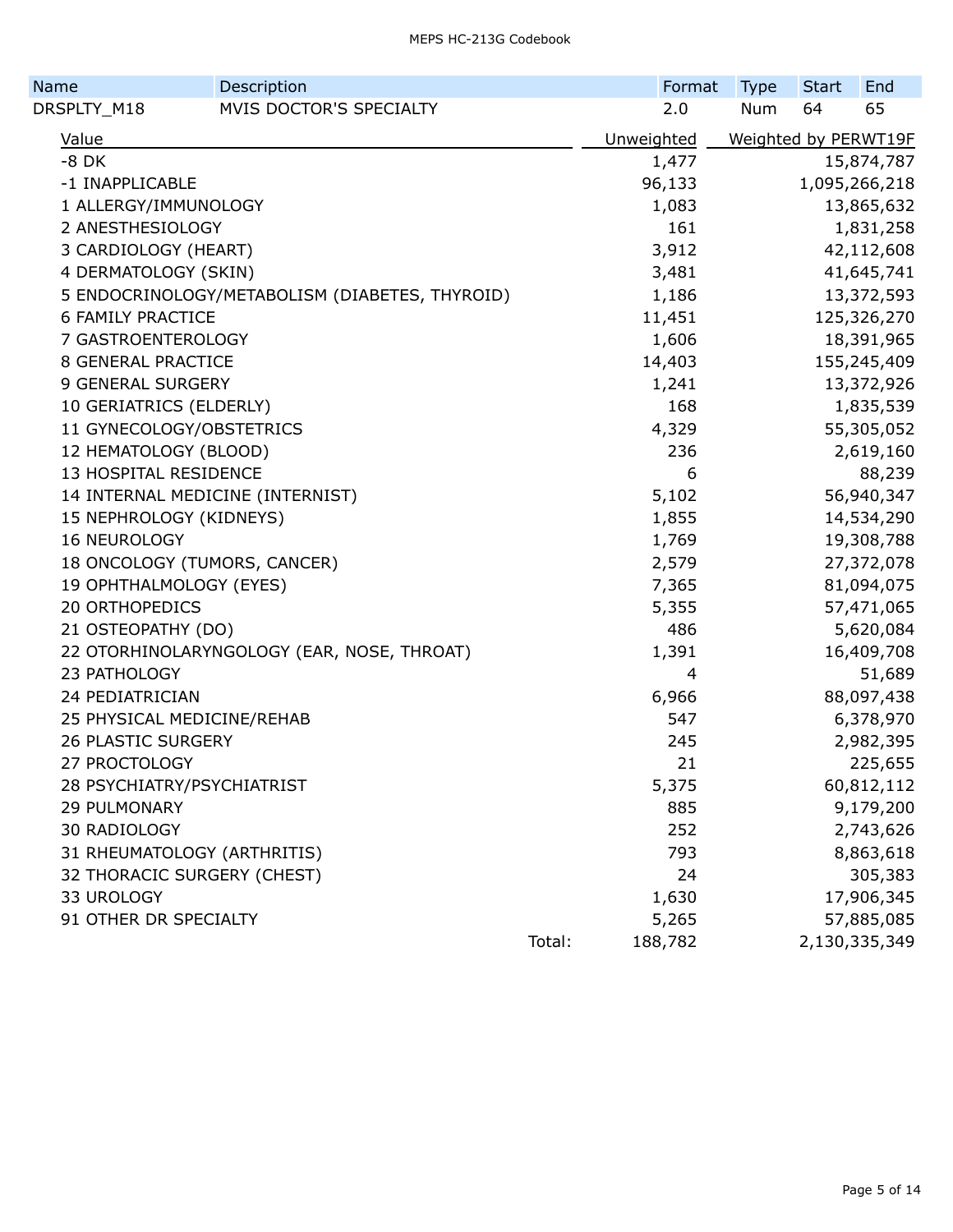| Name                            | Description                                  |        | Format     | <b>Type</b>          | <b>Start</b> | End           |
|---------------------------------|----------------------------------------------|--------|------------|----------------------|--------------|---------------|
| MEDPTYPE_M18                    | TYPE OF MED PERSON P TALKED TO ON VISIT DT   |        | 2.0        | Num                  | 66           | 67            |
| Value                           |                                              |        | Unweighted | Weighted by PERWT19F |              |               |
| $-8$ DK                         |                                              |        | 897        |                      |              | 9,234,008     |
| -7 REFUSED                      |                                              |        | 30         |                      |              | 303,750       |
| -1 INAPPLICABLE                 |                                              |        | 92,649     |                      |              | 1,035,069,131 |
| 1 ACUPUNCTURIST                 |                                              |        | 1,371      |                      |              | 15,964,287    |
| 2 CHIROPRACTOR                  |                                              |        | 13,453     |                      |              | 163,804,024   |
| 3 DENTIST/DENTAL CARE PERSON    |                                              |        | 216        |                      |              | 2,420,660     |
| 4 ALTERNATIVE MEDICINE PROVIDER |                                              |        | 359        |                      |              | 4,011,697     |
| 5 MASSAGE THERAPIST             |                                              |        | 2,580      |                      |              | 32,932,924    |
|                                 | 6 MENTAL HLTH CNSLR/MARITAL OR FAM THERAPIST |        | 8,823      |                      |              | 105,972,415   |
| 7 MIDWIFE                       |                                              |        | 188        |                      |              | 2,509,339     |
| 8 NURSE/NURSE PRACTITIONER      |                                              |        | 13,052     |                      |              | 142,607,877   |
| 9 OPTOMETRIST                   |                                              |        | 3,514      |                      |              | 41,003,470    |
|                                 | 10 PHYSICAL/OCCUPATIONAL THERAPIST           |        | 19,016     |                      |              | 209,124,249   |
| 11 PHYSICIAN'S ASSISTANT        |                                              |        | 4,136      |                      |              | 46,595,153    |
| 12 PODIATRIST                   |                                              |        | 1,146      |                      |              | 12,722,977    |
| 13 PSYCHOLOGIST                 |                                              |        | 5,237      |                      |              | 63,241,831    |
| <b>14 SOCIAL WORKER</b>         |                                              |        | 3,199      |                      |              | 39,359,492    |
| <b>15 TECHNICIAN</b>            |                                              |        | 11,499     |                      |              | 119,214,855   |
| 91 OTHER                        |                                              |        | 7,417      |                      |              | 84,243,212    |
|                                 |                                              | Total: | 188,782    |                      |              | 2,130,335,349 |

| Name            | Description                              |            | Format  | <b>Type</b>          | <b>Start</b>  | End         |
|-----------------|------------------------------------------|------------|---------|----------------------|---------------|-------------|
| <b>DOCATLOC</b> | ANY MD WORK AT LOCATION WHERE P SAW PROV |            | 2.0     | Num                  | 68            | 69          |
| Value           |                                          | Unweighted |         | Weighted by PERWT19F |               |             |
| $-8$ DK         |                                          |            | 5,925   |                      |               | 67,194,180  |
| -7 REFUSED      |                                          |            | 49      |                      |               | 531,115     |
| -1 INAPPLICABLE |                                          |            | 92,649  |                      | 1,035,069,131 |             |
| 1 YES           |                                          |            | 34,060  |                      |               | 370,768,120 |
| 2 NO            |                                          |            | 56,099  |                      |               | 656,772,804 |
|                 | Total:                                   |            | 188,782 |                      | 2,130,335,349 |             |
|                 |                                          |            |         |                      |               |             |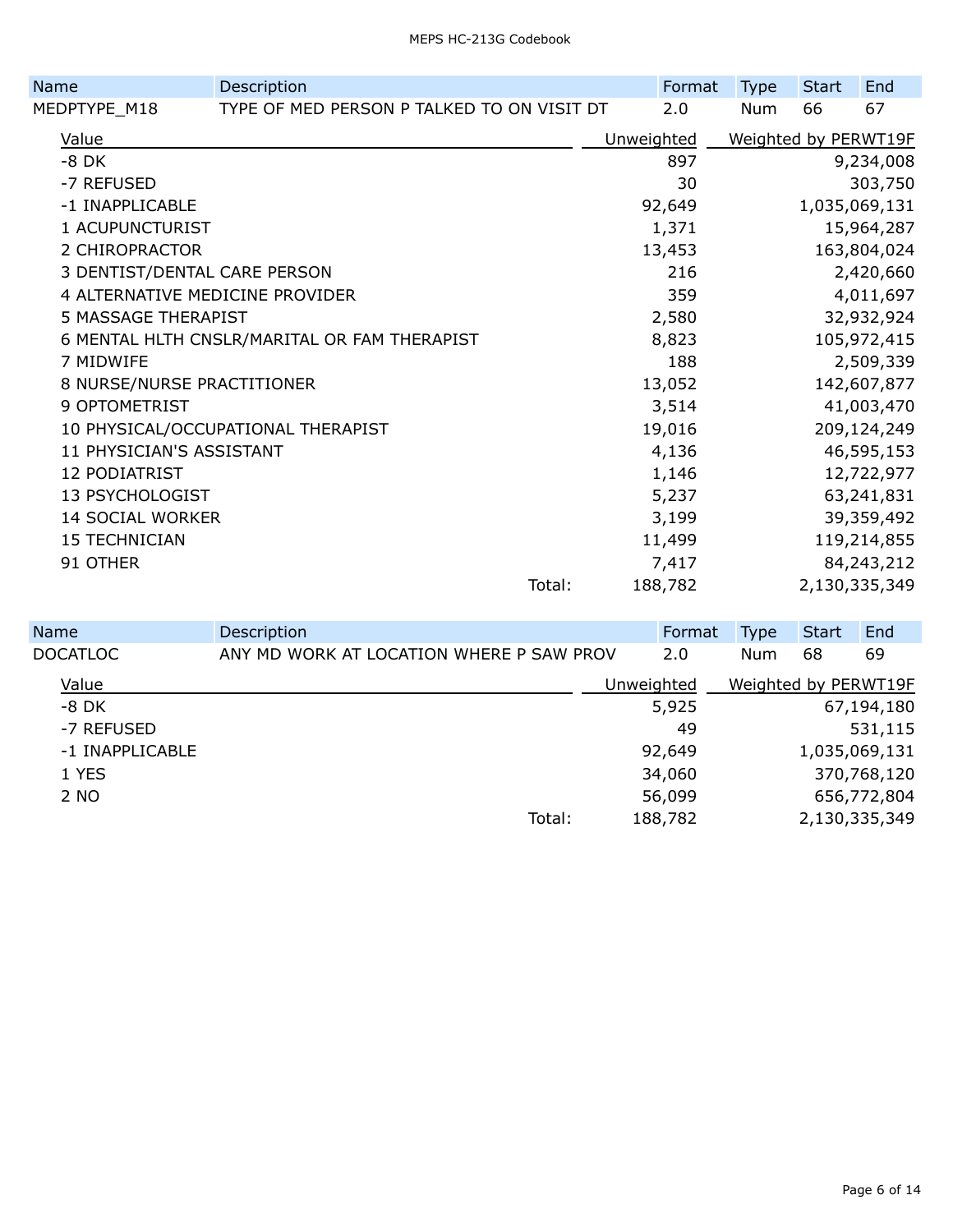| Name                     | Description                     |                                           |        | Format     | <b>Type</b> | <b>Start</b>         | End         |               |
|--------------------------|---------------------------------|-------------------------------------------|--------|------------|-------------|----------------------|-------------|---------------|
| VSTCTGRY                 |                                 | BEST CATEGORY FOR CARE P RECV ON VISIT DT |        |            | 3.0         | <b>Num</b>           | 70          | 72            |
| Value                    |                                 |                                           |        | Unweighted |             | Weighted by PERWT19F |             |               |
|                          | -15 CANNOT BE COMPUTED          |                                           |        |            | 5           |                      |             | 28,220        |
| -8 DK                    |                                 |                                           |        |            | 404         |                      |             | 4,349,948     |
| -7 REFUSED               |                                 |                                           |        |            | 37          |                      |             | 352,781       |
|                          | 1 GENERAL CHECKUP               |                                           |        |            | 37,017      |                      |             | 409,923,764   |
| 2 DIAGNOSIS OR TREATMENT |                                 |                                           |        | 83,652     |             |                      | 940,440,125 |               |
|                          |                                 | 3 EMERGENCY (E.G., ACCIDENT OR INJURY)    |        |            | 936         |                      |             | 11,470,121    |
|                          |                                 | 4 PSYCHOTHERAPY/MENTAL HEALTH COUNSELING  |        |            | 20,957      |                      |             | 251,008,759   |
|                          |                                 | 5 FOLLOW-UP OR POST-OPERATIVE VISIT       |        |            | 20,275      |                      |             | 215,540,485   |
|                          | <b>6 IMMUNIZATIONS OR SHOTS</b> |                                           |        |            | 5,418       |                      |             | 63,666,777    |
|                          | 7 VISION EXAM                   |                                           |        |            | 6,468       |                      |             | 73,487,633    |
|                          |                                 | 8 PREGNANCY-RELATED (INC PRENATAL/ DELV)  |        |            | 2,239       |                      |             | 28,767,731    |
|                          | 9 WELL CHILD EXAM               |                                           |        |            | 1,528       |                      |             | 21,073,183    |
|                          | <b>10 LASER EYE SURGERY</b>     |                                           |        |            | 196         |                      |             | 2,090,339     |
| 91 OTHER                 |                                 |                                           |        |            | 9,650       |                      |             | 108,135,484   |
|                          |                                 |                                           | Total: |            | 188,782     |                      |             | 2,130,335,349 |
|                          |                                 |                                           |        |            |             |                      |             |               |

| <b>Name</b>         | Description                     |            | Format  | <b>Type</b>          | <b>Start</b>  | End         |
|---------------------|---------------------------------|------------|---------|----------------------|---------------|-------------|
| <b>VSTRELCN M18</b> | THIS VISIT RELATED TO SPEC COND |            | 2.0     | <b>Num</b>           | 73            | 74          |
| Value               |                                 | Unweighted |         | Weighted by PERWT19F |               |             |
| $-8$ DK             |                                 |            | 545     |                      |               | 6,548,012   |
| -7 REFUSED          |                                 |            | 51      |                      |               | 560,957     |
| 1 YES               |                                 |            | 152,015 |                      | 1,696,517,795 |             |
| 2 NO                |                                 |            | 36,171  |                      |               | 426,708,585 |
|                     | Total:                          |            | 188,782 |                      | 2,130,335,349 |             |
|                     |                                 |            |         |                      |               |             |

| Name                    | Description                     |        |            | Format  | <b>Type</b>          | Start | End           |
|-------------------------|---------------------------------|--------|------------|---------|----------------------|-------|---------------|
| LABTEST M18             | THIS VISIT DID P HAVE LAB TESTS |        |            | 2.0     | Num                  | 75    | 76            |
| Value                   |                                 |        | Unweighted |         | Weighted by PERWT19F |       |               |
| -8 DK                   |                                 |        |            | 1,050   |                      |       | 12,502,127    |
| -7 REFUSED              |                                 |        |            | 39      |                      |       | 432,760       |
| 1 YES                   |                                 |        |            | 31,705  |                      |       | 350,832,041   |
| 2 NO                    |                                 |        |            | 20,474  |                      |       | 233,920,065   |
| 95 NO SERVICES RECEIVED |                                 |        |            | 135,514 |                      |       | 1,532,648,355 |
|                         |                                 | Total: |            | 188,782 |                      |       | 2,130,335,349 |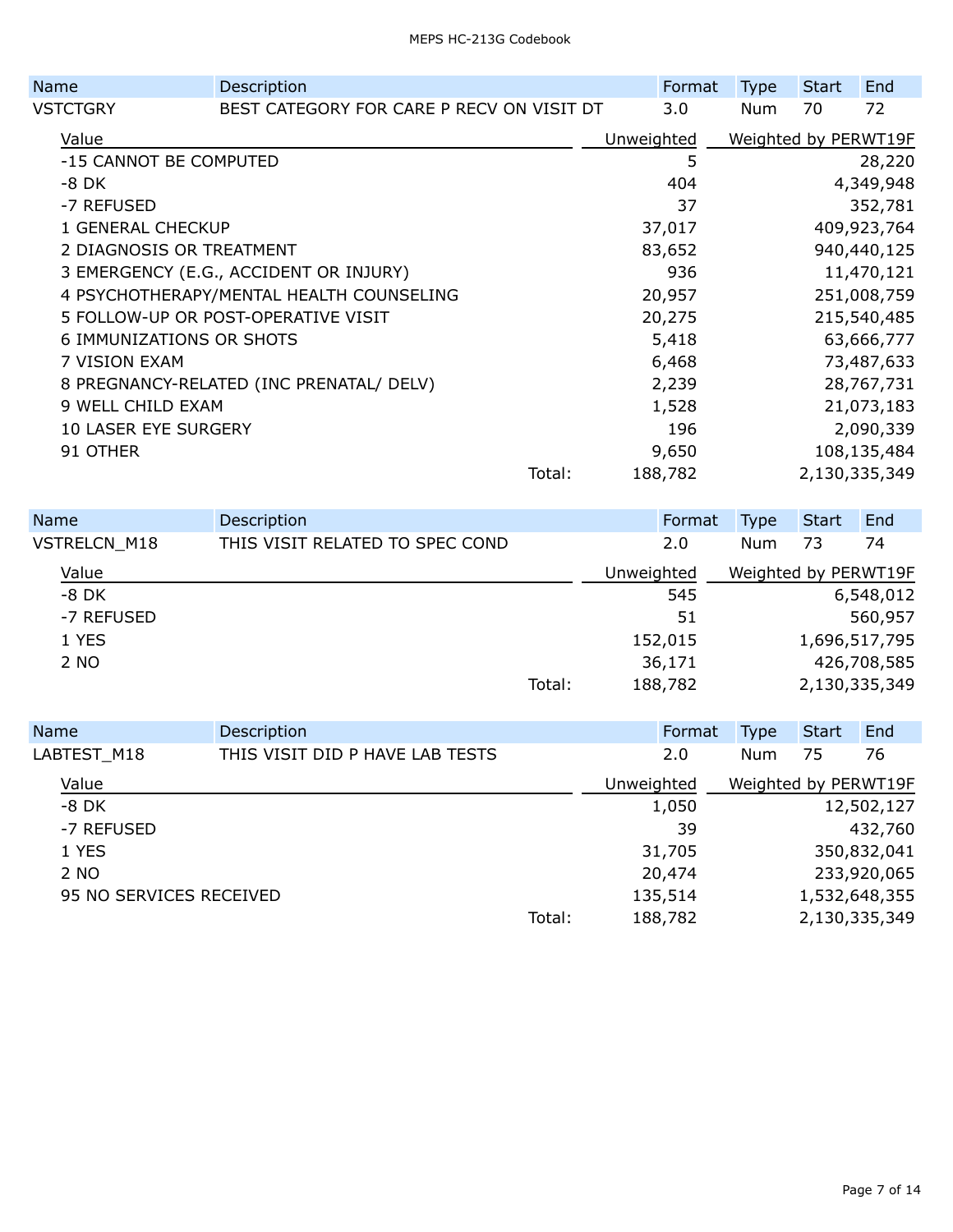| Name         |                         | Description                              |            | Format | <b>Type</b>          | <b>Start</b>  | End         |
|--------------|-------------------------|------------------------------------------|------------|--------|----------------------|---------------|-------------|
| SONOGRAM M18 |                         | THIS VISIT DID P HAVE SONOGRAM OR ULTRSD |            | 2.0    | Num                  | 77            | 78          |
| Value        |                         |                                          | Unweighted |        | Weighted by PERWT19F |               |             |
| $-8$ DK      |                         |                                          |            | 1,050  |                      |               | 12,502,127  |
| -7 REFUSED   |                         |                                          |            | 39     |                      |               | 432,760     |
| 1 YES        |                         |                                          | 4,204      |        |                      |               | 48,585,457  |
| 2 NO         |                         |                                          | 47,975     |        |                      |               | 536,166,649 |
|              | 95 NO SERVICES RECEIVED |                                          | 135,514    |        |                      | 1,532,648,355 |             |
|              |                         | Total:                                   | 188,782    |        |                      | 2,130,335,349 |             |
|              |                         |                                          |            |        |                      |               |             |

| <b>Name</b>             | Description                  |        | Format     | <b>Type</b>          | Start | End           |
|-------------------------|------------------------------|--------|------------|----------------------|-------|---------------|
| XRAYS M18               | THIS VISIT DID P HAVE X-RAYS |        | 2.0        | <b>Num</b>           | 79    | 80            |
| Value                   |                              |        | Unweighted | Weighted by PERWT19F |       |               |
| -8 DK                   |                              |        | 1,050      |                      |       | 12,502,127    |
| -7 REFUSED              |                              |        | 39         |                      |       | 432,760       |
| 1 YES                   |                              |        | 7,999      |                      |       | 87,033,654    |
| 2 NO                    |                              |        | 44,180     |                      |       | 497,718,453   |
| 95 NO SERVICES RECEIVED |                              |        | 135,514    |                      |       | 1,532,648,355 |
|                         |                              | Total: | 188,782    |                      |       | 2,130,335,349 |

| Name                    | Description                       |            | Format  | Type                 | <b>Start</b>  | End         |
|-------------------------|-----------------------------------|------------|---------|----------------------|---------------|-------------|
| MAMMOG M18              | THIS VISIT DID P HAVE A MAMMOGRAM |            | 2.0     | Num                  | 81            | 82          |
| Value                   |                                   | Unweighted |         | Weighted by PERWT19F |               |             |
| -8 DK                   |                                   |            | 1,050   |                      |               | 12,502,127  |
| -7 REFUSED              |                                   |            | 39      |                      |               | 432,760     |
| 1 YES                   |                                   |            | 1,417   |                      |               | 15,434,004  |
| 2 NO                    |                                   |            | 50,762  |                      |               | 569,318,103 |
| 95 NO SERVICES RECEIVED |                                   |            | 135,514 |                      | 1,532,648,355 |             |
|                         |                                   | Total:     | 188,782 |                      | 2,130,335,349 |             |

| Name                    | Description                          |            | Format  | <b>Type</b>          | <b>Start</b>  | End         |
|-------------------------|--------------------------------------|------------|---------|----------------------|---------------|-------------|
| MRI M18                 | THIS VISIT DID P HAVE AN MRI/CATSCAN |            | 2.0     | Num                  | 83            | 84          |
| Value                   |                                      | Unweighted |         | Weighted by PERWT19F |               |             |
| -8 DK                   |                                      |            | 1,050   |                      |               | 12,502,127  |
| -7 REFUSED              |                                      |            | 39      |                      |               | 432,760     |
| 1 YES                   |                                      |            | 2,437   |                      |               | 24,988,507  |
| 2 NO                    |                                      |            | 49,742  |                      |               | 559,763,599 |
| 95 NO SERVICES RECEIVED |                                      |            | 135,514 |                      | 1,532,648,355 |             |
|                         | Total:                               |            | 188,782 |                      | 2,130,335,349 |             |
|                         |                                      |            |         |                      |               |             |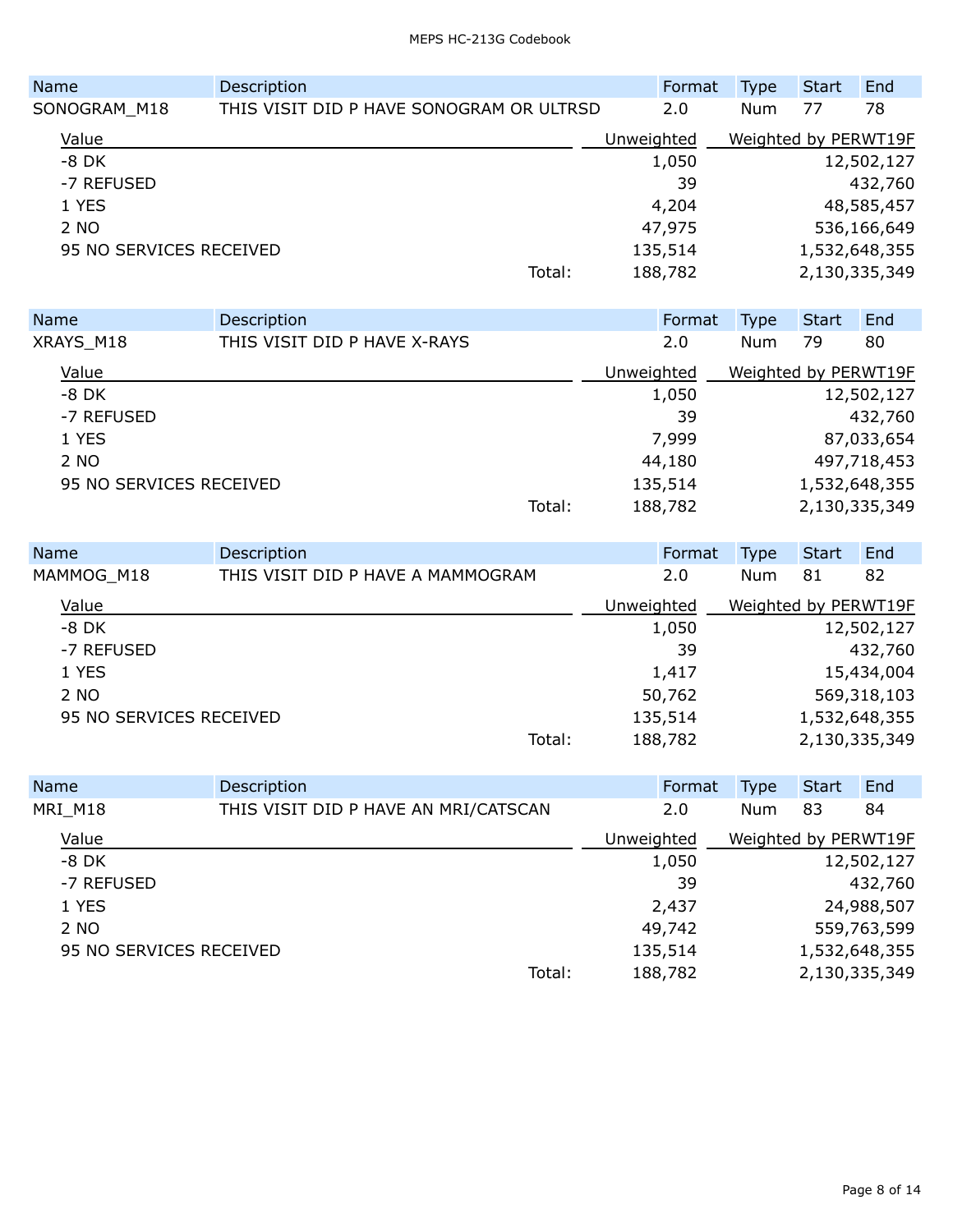| Name                    | Description                              |            | Format  | <b>Type</b>          | <b>Start</b>  | End         |
|-------------------------|------------------------------------------|------------|---------|----------------------|---------------|-------------|
| EKG_M18                 | THIS VISIT DID P HAVE AN EKG, EEG OR ECG |            | 2.0     | Num                  | 85            | 86          |
| Value                   |                                          | Unweighted |         | Weighted by PERWT19F |               |             |
| $-8$ DK                 |                                          |            | 1,050   |                      |               | 12,502,127  |
| -7 REFUSED              |                                          |            | 39      |                      |               | 432,760     |
| 1 YES                   |                                          |            | 3,426   |                      |               | 37,019,976  |
| 2 NO                    |                                          |            | 48,753  |                      |               | 547,732,130 |
| 95 NO SERVICES RECEIVED |                                          |            | 135,514 |                      | 1,532,648,355 |             |
|                         | Total:                                   |            | 188,782 |                      | 2,130,335,349 |             |

| <b>Name</b><br>RCVVAC M18 | End<br>Start<br>87<br>88 |  |
|---------------------------|--------------------------|--|
|                           |                          |  |
|                           |                          |  |
| Value                     | Weighted by PERWT19F     |  |
| $-8$ DK                   | 12,502,127               |  |
| -7 REFUSED                | 432,760                  |  |
| 1 YES                     | 85,263,349               |  |
| 2 NO                      | 499,488,757              |  |
| 95 NO SERVICES RECEIVED   | 1,532,648,355            |  |
|                           | 2,130,335,349            |  |
|                           |                          |  |

| <b>Name</b>     | Description                             |            | Format  | Type                 | Start | End           |
|-----------------|-----------------------------------------|------------|---------|----------------------|-------|---------------|
| <b>SURGPROC</b> | WAS SURG PROC PERFORMED ON P THIS VISIT |            | 2.0     | Num                  | 89    | 90            |
| Value           |                                         | Unweighted |         | Weighted by PERWT19F |       |               |
| $-8$ DK         |                                         |            | 411     |                      |       | 4,323,166     |
| -7 REFUSED      |                                         |            | 37      |                      |       | 399,332       |
| 1 YES           |                                         |            | 4,552   |                      |       | 52,784,652    |
| 2 NO            |                                         |            | 183,782 |                      |       | 2,072,828,199 |
|                 | Total:                                  |            | 188,782 |                      |       | 2,130,335,349 |

| Name       | Description                              | Format     | <b>Type</b>          | <b>Start</b> | End           |
|------------|------------------------------------------|------------|----------------------|--------------|---------------|
| MEDPRESC   | ANY MEDICINE PRESCRIBED FOR P THIS VISIT | 3.0        | Num                  | 91           | 93            |
| Value      |                                          | Unweighted | Weighted by PERWT19F |              |               |
|            | -15 CANNOT BE COMPUTED                   | 15,109     |                      |              | 161,283,733   |
| -8 DK      |                                          | 1,427      |                      |              | 15,243,452    |
| -7 REFUSED |                                          | 70         |                      |              | 709,776       |
| 1 YES      |                                          | 21,444     |                      |              | 245,300,223   |
| 2 NO       |                                          | 150,732    |                      |              | 1,707,798,165 |
|            | Total:                                   | 188,782    |                      |              | 2,130,335,349 |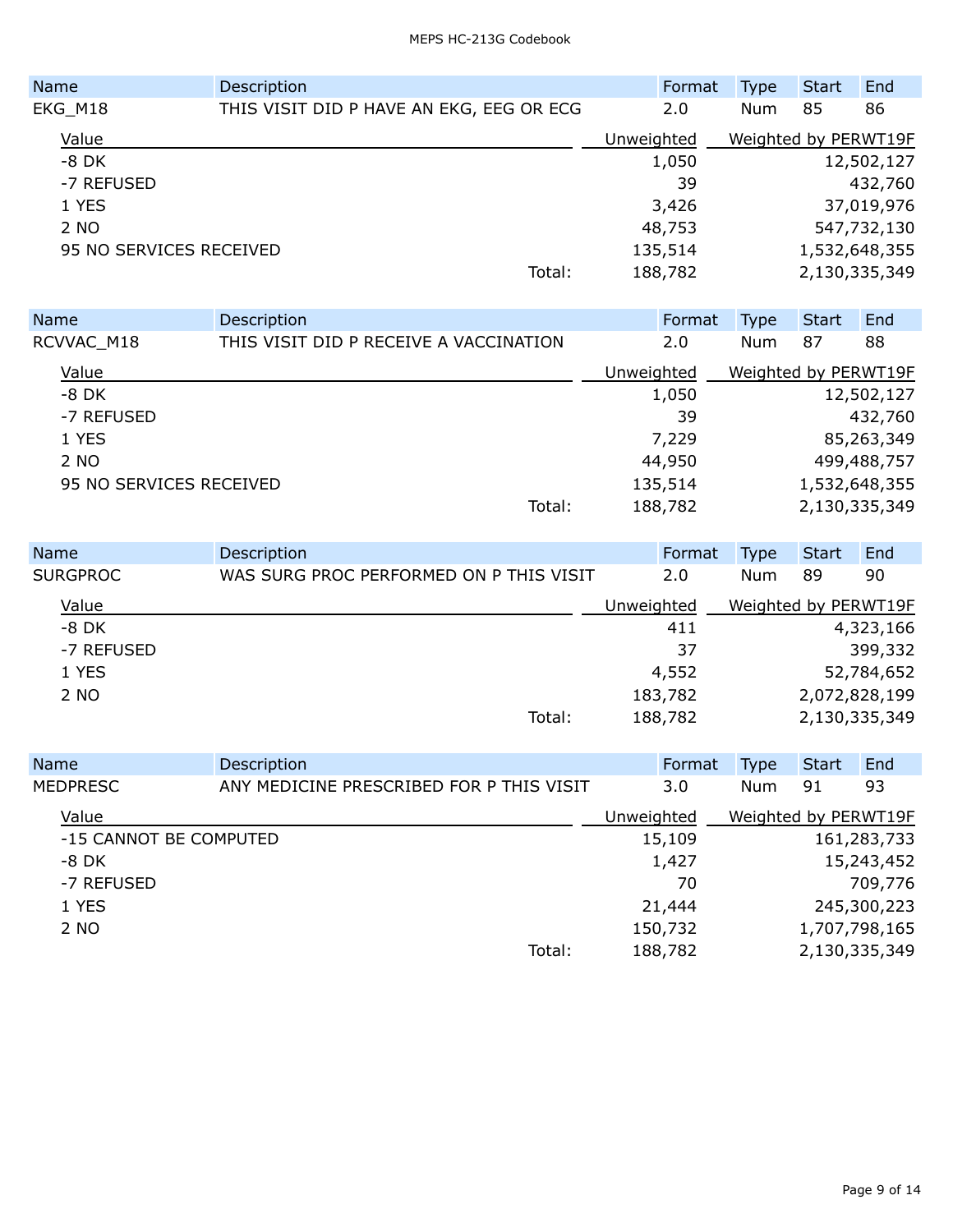| <b>Name</b>     | Description            |            | Format  | <b>Type</b>          | Start         | End        |
|-----------------|------------------------|------------|---------|----------------------|---------------|------------|
| <b>FFOBTYPE</b> | <b>FLAT FEE BUNDLE</b> |            | 2.0     | <b>Num</b>           | 94            | 95         |
| Value           |                        | Unweighted |         | Weighted by PERWT19F |               |            |
| -1 INAPPLICABLE |                        |            | 186,607 |                      | 2,103,730,882 |            |
| 1 FLAT FEE STEM |                        |            | 474     |                      |               | 5,559,119  |
| 2 FLAT FEE LEAF |                        |            | 1,701   |                      |               | 21,045,348 |
|                 |                        | Total:     | 188,782 |                      | 2,130,335,349 |            |

| <b>Name</b>            | Description                         |            | Format  | Type                 | <b>Start</b>  | End        |
|------------------------|-------------------------------------|------------|---------|----------------------|---------------|------------|
| FFBEF19                | TOTAL # OF VISITS IN FF BEFORE 2019 |            | 3.0     | Num                  | 96            | 98         |
| Value                  |                                     | Unweighted |         | Weighted by PERWT19F |               |            |
| -15 CANNOT BE COMPUTED |                                     |            | 1,493   |                      |               | 18,706,135 |
| $-8$ DK                |                                     |            | 16      |                      |               | 176,668    |
| -1 INAPPLICABLE        |                                     |            | 186,607 |                      | 2,103,730,882 |            |
| 0                      |                                     |            | 587     |                      |               | 6,965,433  |
| $1 - 37$               |                                     |            | 79      |                      |               | 756,232    |
|                        |                                     | Total:     | 188,782 |                      | 2,130,335,349 |            |
|                        |                                     |            |         |                      |               |            |

| <b>Name</b>     | Description                        |        | Format     | <b>Type</b>          | <b>Start</b> | End           |
|-----------------|------------------------------------|--------|------------|----------------------|--------------|---------------|
| FFTOT20         | TOTAL # OF VISITS IN FF AFTER 2019 |        | 3.0        | Num                  | 99           | 101           |
| Value           |                                    |        | Unweighted | Weighted by PERWT19F |              |               |
|                 | -15 CANNOT BE COMPUTED             |        | 1,493      |                      |              | 18,706,135    |
| $-8$ DK         |                                    |        |            |                      |              | 5,492         |
| -1 INAPPLICABLE |                                    |        | 186,607    |                      |              | 2,103,730,882 |
| 0               |                                    |        | 560        |                      |              | 6,596,951     |
| $1 - 20$        |                                    |        | 121        |                      |              | 1,295,890     |
|                 |                                    | Total: | 188,782    |                      |              | 2,130,335,349 |

| Name                  | Description                   |        |            | Format  | <b>Type</b>          | <b>Start</b> | End           |
|-----------------------|-------------------------------|--------|------------|---------|----------------------|--------------|---------------|
| OBSF19X               | AMOUNT PAID, FAMILY (IMPUTED) |        |            | 8.2     | Num                  | 102          | 109           |
| Value                 |                               |        | Unweighted |         | Weighted by PERWT19F |              |               |
| 0                     |                               |        |            | 108,616 |                      |              | 1,128,340,204 |
| $$0.30 - $20.00$      |                               |        |            | 23,292  |                      |              | 286,105,863   |
| $$20.01 - $35.00$     |                               |        |            | 18,941  |                      |              | 235,246,630   |
| $$35.01 - $70.00$     |                               |        |            | 17,918  |                      |              | 223,323,470   |
| $$70.01 - $66,000.00$ |                               |        |            | 20,015  |                      |              | 257,319,182   |
|                       |                               | Total: |            | 188,782 |                      |              | 2,130,335,349 |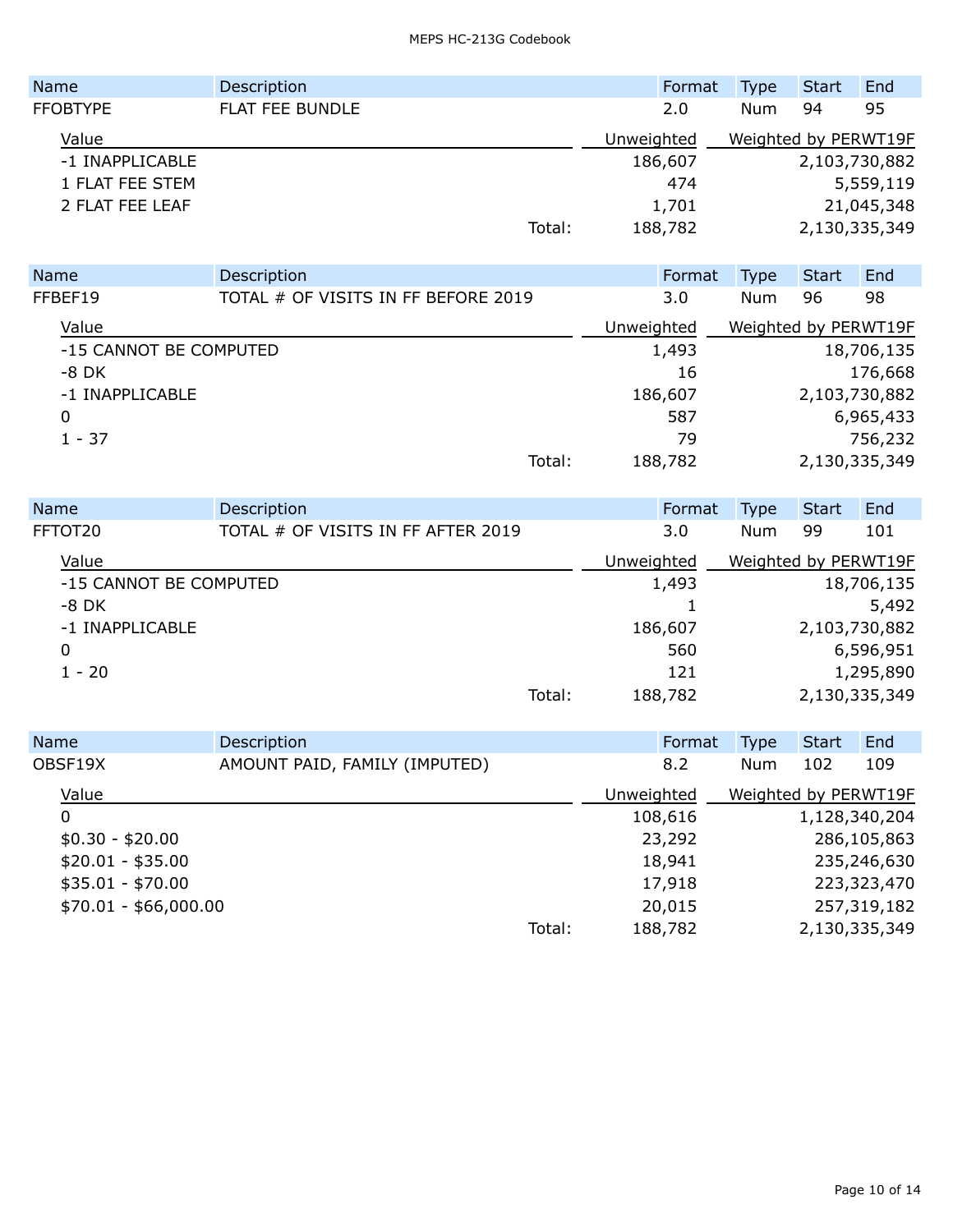| <b>Name</b>            | Description                     |        |            | Format  | <b>Type</b>          | Start | End           |
|------------------------|---------------------------------|--------|------------|---------|----------------------|-------|---------------|
| OBMR19X                | AMOUNT PAID, MEDICARE (IMPUTED) |        |            | 8.2     | Num                  | 110   | 117           |
| Value                  |                                 |        | Unweighted |         | Weighted by PERWT19F |       |               |
| 0                      |                                 |        |            | 130,349 |                      |       | 1,562,616,156 |
| $$0.01 - $61.75$       |                                 |        |            | 14,614  |                      |       | 139,921,828   |
| $$61.76 - $95.12$      |                                 |        |            | 14,605  |                      |       | 141,119,974   |
| $$95.13 - $159.80$     |                                 |        |            | 14,607  |                      |       | 142,345,423   |
| \$159.81 - \$55,093.34 |                                 |        |            | 14,607  |                      |       | 144,331,968   |
|                        |                                 | Total: |            | 188,782 |                      |       | 2,130,335,349 |

| <b>Name</b>            | Description                     |        |            | Format  | <b>Type</b>          | <b>Start</b> | End           |
|------------------------|---------------------------------|--------|------------|---------|----------------------|--------------|---------------|
| OBMD19X                | AMOUNT PAID, MEDICAID (IMPUTED) |        |            | 8.2     | Num                  | 118          | 125           |
| Value                  |                                 |        | Unweighted |         | Weighted by PERWT19F |              |               |
| 0                      |                                 |        |            | 149,174 |                      |              | 1,769,507,647 |
| $$0.01 - $48.59$       |                                 |        |            | 9,903   |                      |              | 85,322,984    |
| $$48.60 - $86.25$      |                                 |        |            | 10,015  |                      |              | 93,637,048    |
| $$86.26 - $144.90$     |                                 |        |            | 9,843   |                      |              | 90,215,305    |
| $$144.91 - $14,999.10$ |                                 |        |            | 9,847   |                      |              | 91,652,364    |
|                        |                                 | Total: |            | 188,782 |                      |              | 2,130,335,349 |

| Name                   | Description                              | Format     | <b>Type</b>          | Start | End           |
|------------------------|------------------------------------------|------------|----------------------|-------|---------------|
| OBPV19X                | AMOUNT PAID, PRIVATE INSURANCE (IMPUTED) | 8.2        | Num                  | 126   | 133           |
| Value                  |                                          | Unweighted | Weighted by PERWT19F |       |               |
| 0                      |                                          | 100,430    |                      |       | 1,021,210,118 |
| $$0.01 - $41.75$       |                                          | 22,094     |                      |       | 249,821,236   |
| $$41.76 - $85.79$      |                                          | 22,084     |                      |       | 282,828,608   |
| $$85.80 - $166.17$     |                                          | 22,089     |                      |       | 292,329,755   |
| $$166.18 - $97,570.00$ |                                          | 22,085     |                      |       | 284,145,632   |
|                        | Total:                                   | 188,782    |                      |       | 2,130,335,349 |

| Name                   |                     | Description                            |            | Format  | <b>Type</b>          | <b>Start</b> | End           |
|------------------------|---------------------|----------------------------------------|------------|---------|----------------------|--------------|---------------|
| OBVA19X                |                     | AMOUNT PAID, VETERANS/CHAMPVA(IMPUTED) | 8.2        |         | Num                  | 134          | 141           |
|                        | Value               |                                        | Unweighted |         | Weighted by PERWT19F |              |               |
|                        | 0                   |                                        |            | 184,491 |                      |              | 2,089,902,602 |
|                        | $$1.67 - $80.00$    |                                        |            | 1,075   |                      |              | 10,452,701    |
|                        | $$80.01 - $128.54$  |                                        |            | 1,072   |                      |              | 10,557,610    |
|                        | $$128.55 - $266.48$ |                                        |            | 1,072   |                      |              | 9,735,158     |
| $$266.49 - $91,525.97$ |                     |                                        | 1,072      |         |                      | 9,687,278    |               |
|                        |                     | Total:                                 |            | 188,782 |                      |              | 2,130,335,349 |
|                        |                     |                                        |            |         |                      |              |               |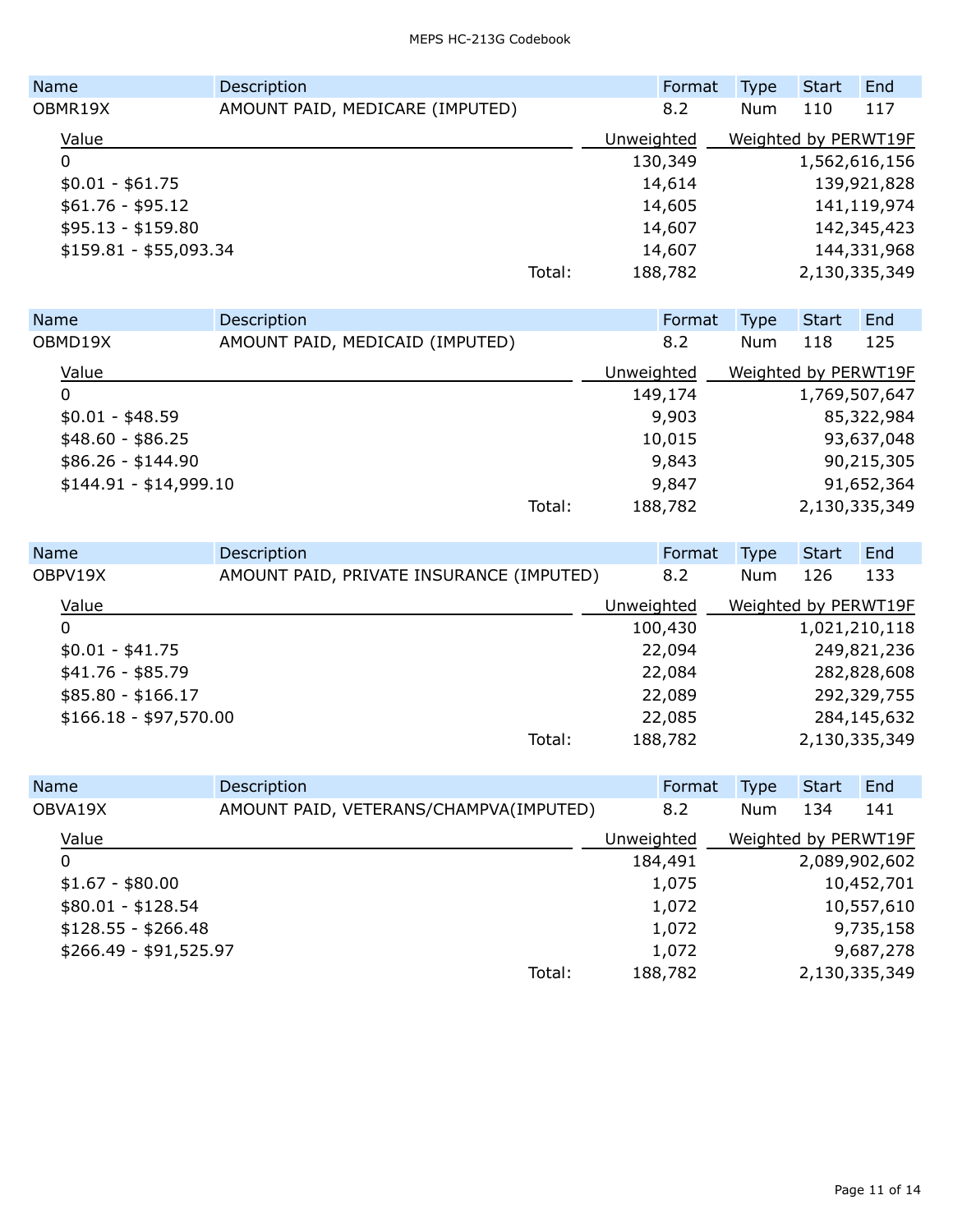| <b>Name</b>           | Description                   |        | Format     | <b>Type</b>          | Start | End           |
|-----------------------|-------------------------------|--------|------------|----------------------|-------|---------------|
| OBTR19X               | AMOUNT PAID, TRICARE(IMPUTED) |        | 7.2        | Num                  | 142   | 148           |
| Value                 |                               |        | Unweighted | Weighted by PERWT19F |       |               |
| 0                     |                               |        | 184,393    |                      |       | 2,088,137,067 |
| $$0.31 - $25.48$      |                               |        | 1,102      |                      |       | 10,479,096    |
| $$25.49 - $61.33$     |                               |        | 1,093      |                      |       | 10,329,390    |
| $$61.34 - $122.71$    |                               |        | 1,098      |                      |       | 10,982,129    |
| $$122.72 - $5,910.16$ |                               |        | 1,096      |                      |       | 10,407,667    |
|                       |                               | Total: | 188,782    |                      |       | 2,130,335,349 |

| <b>Name</b>           | Description                          |            | Format  | Type                 | Start         | End       |
|-----------------------|--------------------------------------|------------|---------|----------------------|---------------|-----------|
| OBOF19X               | AMOUNT PAID, OTHER FEDERAL (IMPUTED) |            | 7.2     | <b>Num</b>           | 149           | 155       |
| Value                 |                                      | Unweighted |         | Weighted by PERWT19F |               |           |
| 0                     |                                      |            | 188,119 |                      | 2,123,138,425 |           |
| $$0.46 - $23.72$      |                                      |            | 166     |                      |               | 1,728,523 |
| $$23.73 - $50.21$     |                                      |            | 167     |                      |               | 1,698,634 |
| $$50.22 - $140.66$    |                                      |            | 165     |                      |               | 1,627,078 |
| $$140.67 - $2,312.94$ |                                      |            | 165     |                      |               | 2,142,690 |
|                       | Total:                               |            | 188,782 |                      | 2,130,335,349 |           |

| Name                   | Description                              | Format     | <b>Type</b>          | <b>Start</b> | End           |
|------------------------|------------------------------------------|------------|----------------------|--------------|---------------|
| OBSL19X                | AMOUNT PAID, STATE & LOCAL GOV (IMPUTED) | 8.2        | Num                  | 156          | 163           |
| Value                  |                                          | Unweighted | Weighted by PERWT19F |              |               |
| 0                      |                                          | 188,304    |                      |              | 2,126,074,753 |
| $$1.24 - $58.90$       |                                          | 120        |                      |              | 1,124,775     |
| $$58.91 - $81.09$      |                                          | 125        |                      |              | 913,046       |
| $$81.10 - $153.77$     |                                          | 114        |                      |              | 1,156,905     |
| $$153.78 - $19,465.44$ |                                          | 119        |                      |              | 1,065,870     |
|                        | Total:                                   | 188,782    |                      |              | 2,130,335,349 |

| Name                  | Description                         |            | Format  | Type                 | <b>Start</b>  | End           |
|-----------------------|-------------------------------------|------------|---------|----------------------|---------------|---------------|
| OBWC19X               | AMOUNT PAID, WORKERS COMP (IMPUTED) |            | 7.2     | Num                  | 164           | 170           |
| Value                 |                                     | Unweighted |         | Weighted by PERWT19F |               |               |
| 0                     |                                     |            | 187,078 |                      | 2,112,099,794 |               |
| $$2.00 - $83.42$      |                                     |            | 426     |                      |               | 3,889,800     |
| $$83.43 - $127.70$    |                                     |            | 431     |                      |               | 4,893,696     |
| $$127.71 - $234.33$   |                                     |            | 421     |                      |               | 4,929,898     |
| $$234.34 - $7,649.00$ |                                     |            | 426     |                      |               | 4,522,160     |
|                       | Total:                              |            | 188,782 |                      |               | 2,130,335,349 |
|                       |                                     |            |         |                      |               |               |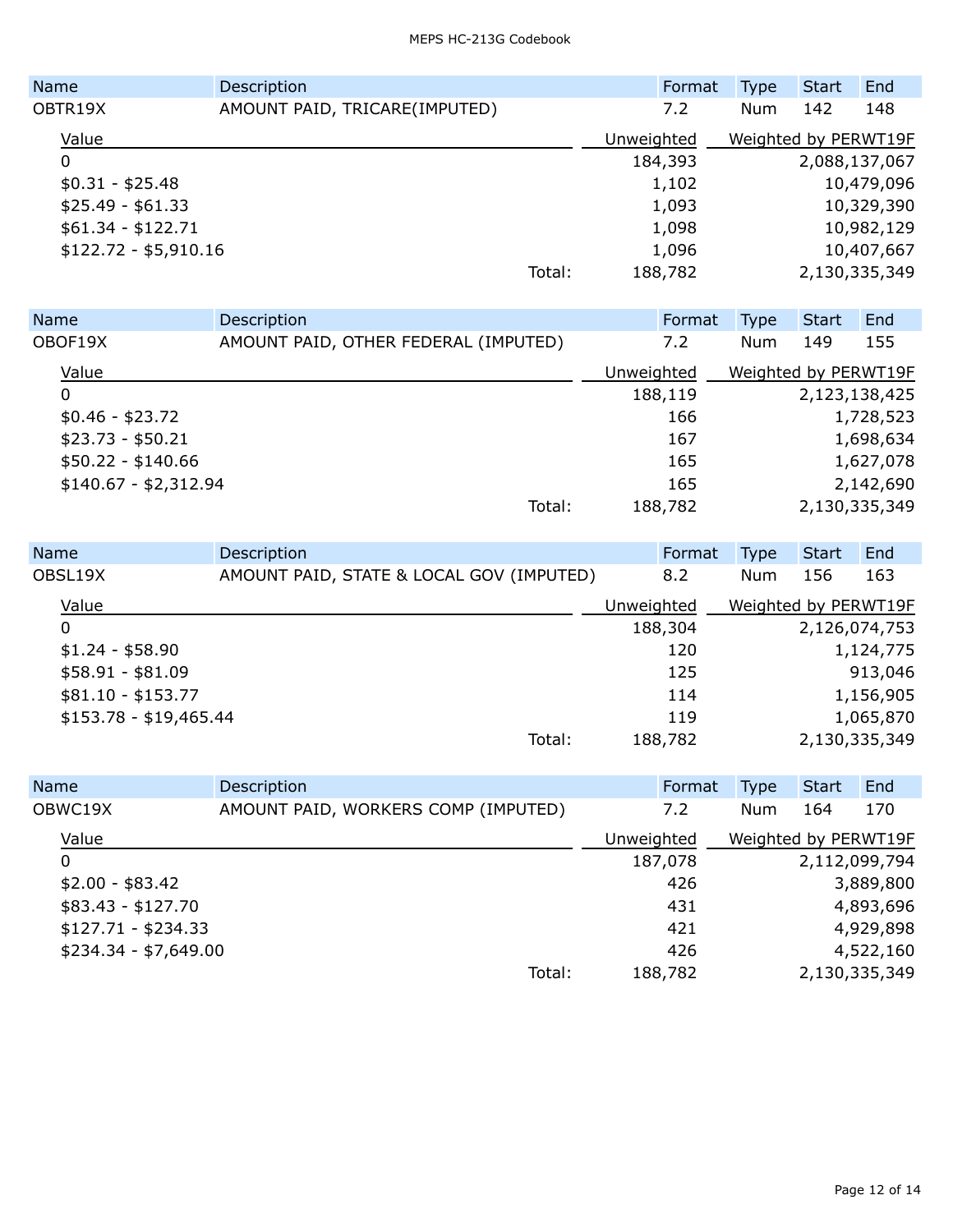| <b>Name</b>            | Description                            |            | Format  | <b>Type</b>          | <b>Start</b>  | End       |
|------------------------|----------------------------------------|------------|---------|----------------------|---------------|-----------|
| OBOT19X                | AMOUNT PAID, OTHER INSURANCE (IMPUTED) |            | 8.2     | Num                  | 171           | 178       |
| Value                  |                                        | Unweighted |         | Weighted by PERWT19F |               |           |
| 0                      |                                        |            | 186,454 |                      | 2,104,852,966 |           |
| $$0.67 - $60.47$       |                                        |            | 583     |                      |               | 6,349,559 |
| $$60.48 - $106.57$     |                                        |            | 581     |                      |               | 6,491,244 |
| $$106.58 - $214.92$    |                                        |            | 582     |                      |               | 6,906,981 |
| $$214.93 - $30,329.61$ |                                        |            | 582     |                      |               | 5,734,599 |
|                        | Total:                                 |            | 188,782 |                      | 2,130,335,349 |           |

| <b>Name</b>            | Description                        |            | Format  | <b>Type</b>          | Start         | End         |
|------------------------|------------------------------------|------------|---------|----------------------|---------------|-------------|
| OBXP19X                | SUM OF OBSF19X - OBOT19X (IMPUTED) |            | 8.2     | Num                  | 179           | 186         |
| Value                  |                                    | Unweighted |         | Weighted by PERWT19F |               |             |
| 0                      |                                    |            | 3,119   |                      |               | 36,381,503  |
| $$0.01 - $78.00$       |                                    |            | 46,816  |                      |               | 515,524,555 |
| $$78.01 - $119.30$     |                                    |            | 46,019  |                      |               | 519,222,443 |
| $$119.31 - $200.00$    |                                    |            | 47,242  |                      |               | 541,265,160 |
| $$200.01 - $97,870.00$ |                                    |            | 45,586  |                      |               | 517,941,688 |
|                        |                                    | Total:     | 188,782 |                      | 2,130,335,349 |             |

| Description                          |  | Type                                                                                    | <b>Start</b> | End                                   |
|--------------------------------------|--|-----------------------------------------------------------------------------------------|--------------|---------------------------------------|
| HHLD REPORTED TOTAL CHARGE (IMPUTED) |  | Num                                                                                     | 187          | 195                                   |
|                                      |  |                                                                                         |              |                                       |
|                                      |  |                                                                                         |              | 21,059,687                            |
|                                      |  |                                                                                         |              | 543,916,773                           |
|                                      |  |                                                                                         |              | 526,270,864                           |
|                                      |  |                                                                                         |              | 526,044,568                           |
| \$376.01 - \$267,799.29              |  |                                                                                         |              | 513,043,457                           |
| Total:                               |  |                                                                                         |              |                                       |
|                                      |  | Format<br>9.2<br>Unweighted<br>1,703<br>47,331<br>46,437<br>46,612<br>46,699<br>188,782 |              | Weighted by PERWT19F<br>2,130,335,349 |

|                    | Name                          | Description              |        | Format     | <b>Type</b>          | <b>Start</b> | End           |
|--------------------|-------------------------------|--------------------------|--------|------------|----------------------|--------------|---------------|
|                    | IMPFLAG                       | <b>IMPUTATION STATUS</b> |        | 1.0        | Num                  | 196          | 196           |
|                    | Value                         |                          |        | Unweighted | Weighted by PERWT19F |              |               |
|                    | 0 NOT ELIGIBLE FOR IMPUTATION |                          |        | 1,707      |                      |              | 21,116,392    |
| 1 COMPLETE HC DATA |                               | 27,074                   |        |            | 351,084,750          |              |               |
|                    | 2 COMPLETE MPC DATA           |                          |        | 35,225     |                      |              | 387,146,119   |
|                    | <b>3 FULLY IMPUTED</b>        |                          |        | 84,016     |                      |              | 870,335,888   |
|                    | 4 PARTIALLY IMPUTED           |                          |        | 38,577     |                      |              | 475,921,310   |
|                    | 5 CAPITATION IMPUTATION       |                          |        | 2,183      |                      |              | 24,730,889    |
|                    |                               |                          | Total: | 188,782    |                      |              | 2,130,335,349 |
|                    |                               |                          |        |            |                      |              |               |